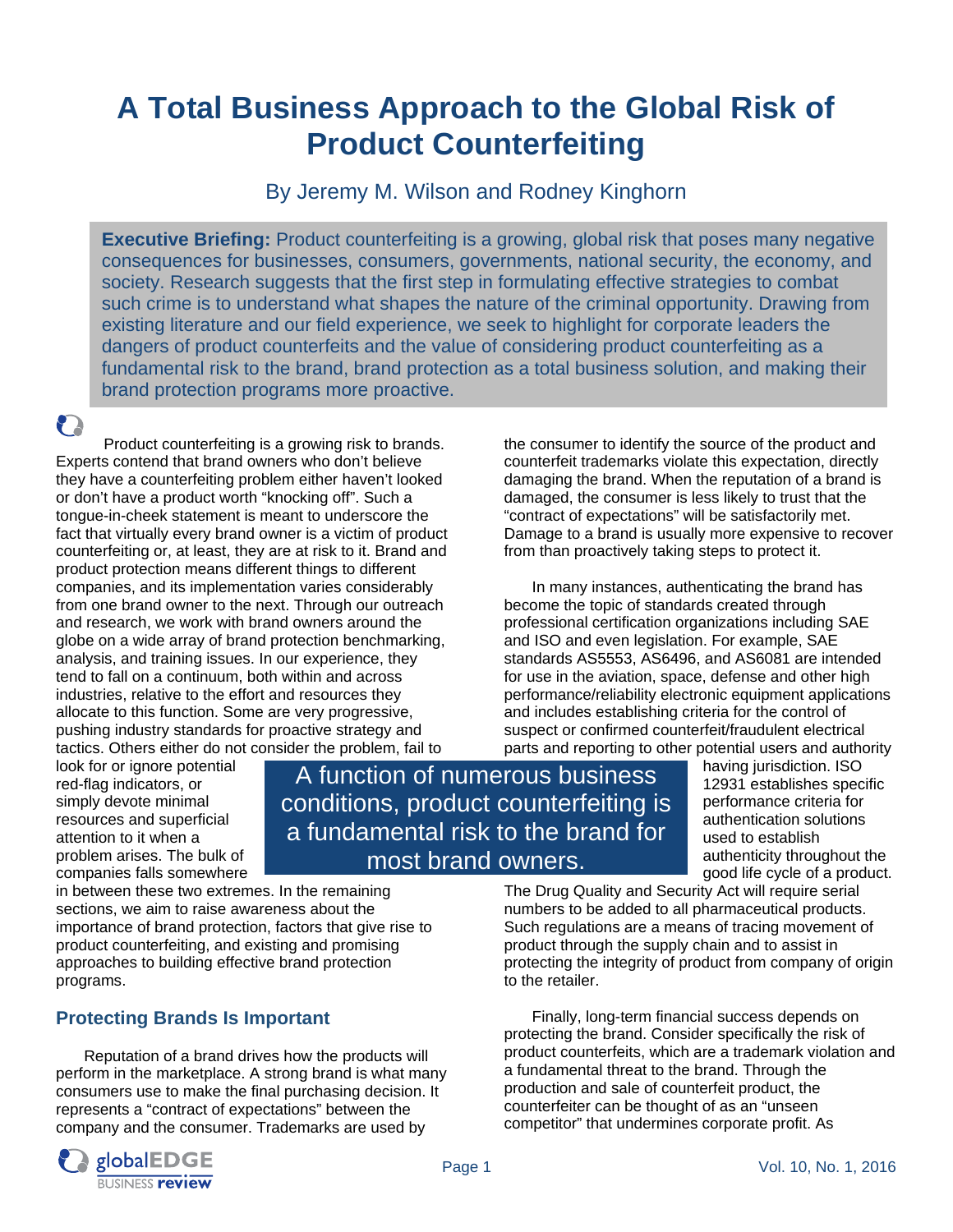depicted in Figure 1, this occurs both directly and indirectly. Through inferior and unreliable products (though some counterfeits are higher quality than others), counterfeits dilute the value of the brand, which reduces customer satisfaction with the branded product. These same products increase consumer health and safety risks, particularly as counterfeiters veer from using quality, safe materials and manufacturing products to specified standards. This, of course, is reason enough to combat product counterfeiters. Yet it also reduces customer satisfaction while simultaneously increasing the risk of litigation as a result of customers and others filing suit against the brand owner.



 Product sales are reduced as a result of declining customer satisfaction with the brand, but this is not the only factor that begins to drive down sales due to counterfeits in the marketplace. The mere presence of counterfeits can serve to stifle creativity and innovation as there is less incentive to invest in research and development and to create new products when criminals are poised to immediately steal and profit from the hardearned intellectual property of the company. Similarly, by flooding the market with counterfeits, the unseen competitor reduces the penetration of the authentic, branded product in the marketplace. Particularly when the counterfeits sold are deceptive and consumers are duped into buying a counterfeit instead of an authentic product (as opposed to nondeceptive when they understand they are purchasing counterfeit products), this reduces the probability that any given product purchased will actually be that of the brand owner. Of course, there is not a legal distinction between deceptive

and nondeceptive counterfeits—both are illegal and damage the trademark owner and result in other detrimental economic and social consequences.

 By simple math, these detrimental consequences combine to reduce profits. As shown in Figure 1, profits are a function of (among other things) sales and litigation. The presence of counterfeits in the marketplace reduces sales and increases litigation, which inhibits profits. At the same time, it is necessary for brand owners to combat product counterfeiting through prevention, detection, investigation and enforcement. These costs, like the others, affect the bottom line. However, it is important to acknowledge that, like other risks, investment in preventing product

counterfeiting can ultimately save the company far more than its cost while also protect the safety and well-being of its customers.

 Many brand owners don't consider themselves at risk because they don't believe their products are being counterfeited, or they have taken the position that since they didn't create the counterfeits they are not responsible for correcting the problem. This is shortsighted. If a brand owner isn't aware of its products being counterfeited it's probably not looking. And even if they aren't being counterfeited currently they are likely at risk of it, and once counterfeits are in the market place the damage begins. While it is common to think that luxury or designer items are the most susceptible, the fact is virtually any product can be counterfeited. Automotive and electronic parts,

pharmaceuticals and medical products, food and beverages—everything from Christmas tree lights, toys, and toothpaste to aviation parts, nuclear power plant components, and pesticides, and everything in between. The more successful the brand is and the greater the demand for the product the more likely it is to be counterfeited, especially when there are few legitimate alternatives in the market place.

 For the brand owner, the risk to profitability, and, indeed, sustainability, is a primary reason to take product counterfeiting seriously. However, there are many other reasons that brand owners, and indeed governments, consumers, and other stakeholders, need to work toward combating counterfeits. While systematic, reliable estimates are lacking (USGAO, 2010), available evidence indicates the crime is large and growing. Estimates of the costs of product counterfeiting have grown from less than \$30 billion in the early 1980s (Abbott & Sporn, 2002; Stern, 1985) to \$200 billion by

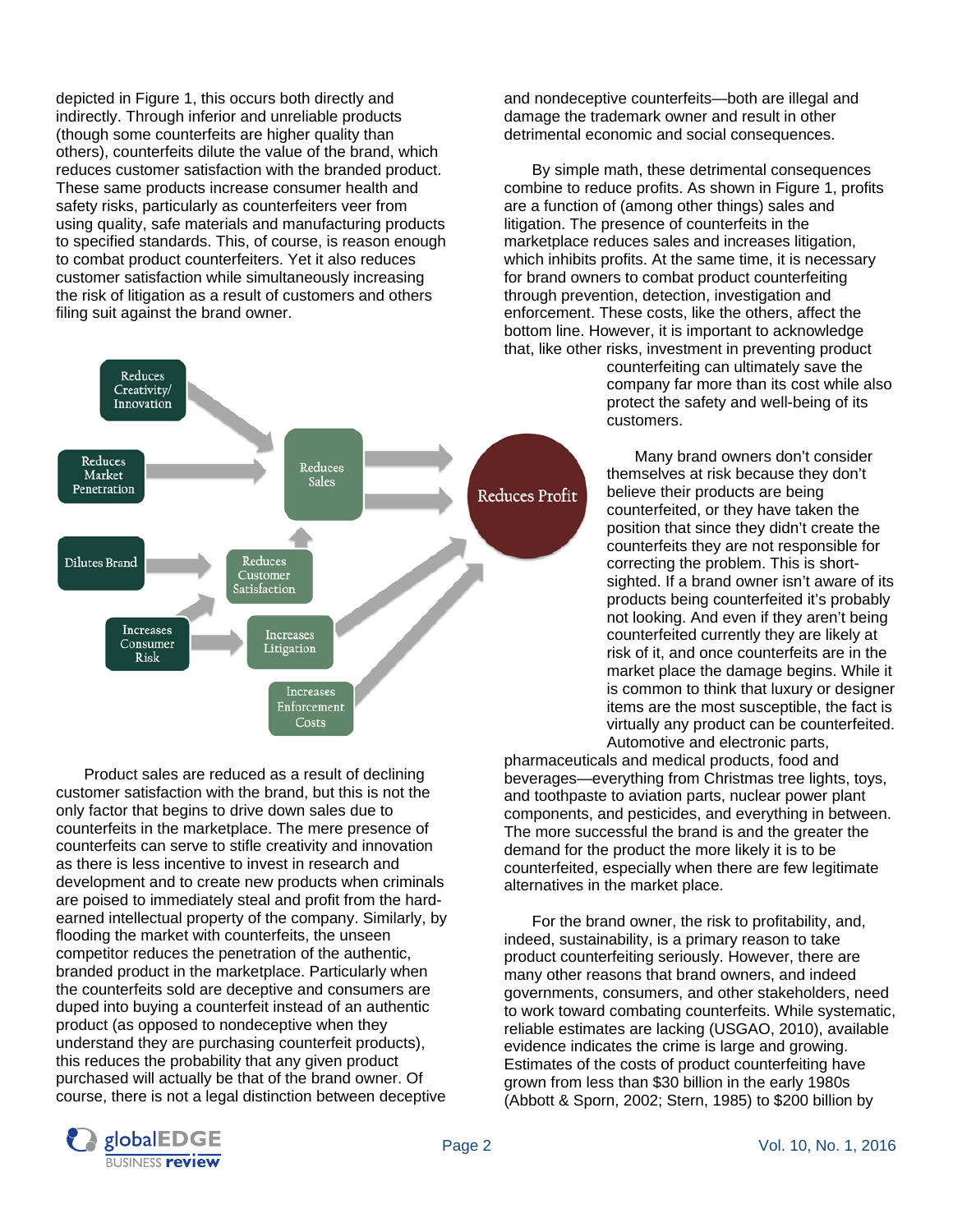the end of the 1990s (IACC, 2005) to \$600 billion in recent years (Chaudry & Zimmerman, 2009; GAO, 2010), with some projecting the crime will soon cost nearly \$1.8 trillion BASCAP (2011). Trafficking of counterfeit goods has become one of the world's largest and most rapidly growing criminal enterprises (United Nations Interregional Crime and Justice Research Institute, 2003).

 Additionally, the negative effects of product counterfeiting are many and wide-ranging. Beyond direct corporate interests, this crime undermines consumer health and safety. For example, counterfeit pharmaceuticals, which could contain incorrect and unsafe ingredients, or no or insufficient active ingredients, are thought to represent upwards of 15% of the world's drug supply (World Health Organization, 2008). Governments and the economy suffer as taxes aren't always paid on counterfeit purchases, which often supplant legitimate sales, thereby preventing taxes from being collected on those purchases as well, and governments must spend millions of dollars to investigate violations and enforce intellectual property rights (USGAO, 2010). Due to loss in revenue and incentives to innovate, the economy suffers from a significant loss of jobs and diminished economic growth. This is a considerable risk given that intellectual property-intensive industries directly and indirectly support 46% of private-sector jobs in the U.S. *(Global Intellectual Property Center, 2012), and* 2.5 million jobs have been lost to product counterfeiting and piracy worldwide (BASCAP, 2011). *C*ounterfeits represent a risk to national security and public safety in that they enter the military supply chain (U.S. Department of Commerce, 2010; U.S. Attorney's Office, 2014), both

companies may have many brands, a diverse portfolio of products and suppliers, etc., so the opportunity to penetrate the market with counterfeits is greater. All these reasons make product counterfeiting worth a concerted effort to address.

#### **Business Conditions Create Product Counterfeit Opportunity**

Understanding opportunity can help in tackling crime (e.g., Clarke, 1983; 1995; Cohen & Felson, 1979; Eck & Weisburd, 1994). By assessing the opportunity for crime, brand owners, law enforcement officials, legislators, and others can devise strategies to both respond to and prevent it. Opportunity-based theories and frameworks offer many insights for combating product counterfeiting (Hollis, Fejes, Fenoff, & Wilson, 2014; Hollis & Wilson, 2014).

 There are many features that shape the opportunity for product counterfeiting. The expansion of the global economy, along with the accessibility of the Internet, provides product counterfeiters a firm foundation for operations. This is further fueled by consumer demand for goods they cannot afford (Schornstein, 2013), and by counterfeiters taking advantage of environments that offer low-cost manufacturing opportunities and little interest in protecting intellectual property. Counterfeiters can bolster their welcome in such an environment by offering local value such as employment and tax revenues.

 Similar to a legitimate business, product counterfeiters seek high profits by controlling expenses

terrorist groups and international crime syndicates have engaged in counterfeiting to fuel their enterprises (Sullivan, Chermak, Wilson, & Freilich, 2014; Heinonen &

While it is common to think that luxury or designer items are the most susceptible, the fact is virtually any product can be counterfeited.

Wilson, 2012; U.S. Department of Justice, 2008), and many other crimes are associated with them (Hlavnicka, Keats, and Drimalla, 2013).

 Much more systematic research needs to be done to understand the nature of product counterfeiting, and its scale and consequences. We know existing estimates are unreliable, and, in some ways, we don't know what we don't know. Yet, we know product counterfeiting is not a victimless crime. As described above it has multidimensional consequences and victims. We also know that virtually all brand owners are at risk—small and large. Small companies may have only a single or few products so the existence of counterfeits can be devastating to their survival. By contrast, large



new product to the point of distribution. Counterfeits also take advantage of advances in technology, such as 3-D scanners and printers, that enables inexpensive production of components, products and packages. Likewise, the internet offers a low-cost form of communication and marketing to the global customer that is simultaneously instant and anonymous. Counterfeiters seek out distributors who look to maximize their profit by mixing less expensive counterfeit with authentic product, which increases their overall profit for each shipment. At the retail level, savvy counterfeiters keep the cost of their product close to the genuine so as to not alert brand owners, law-

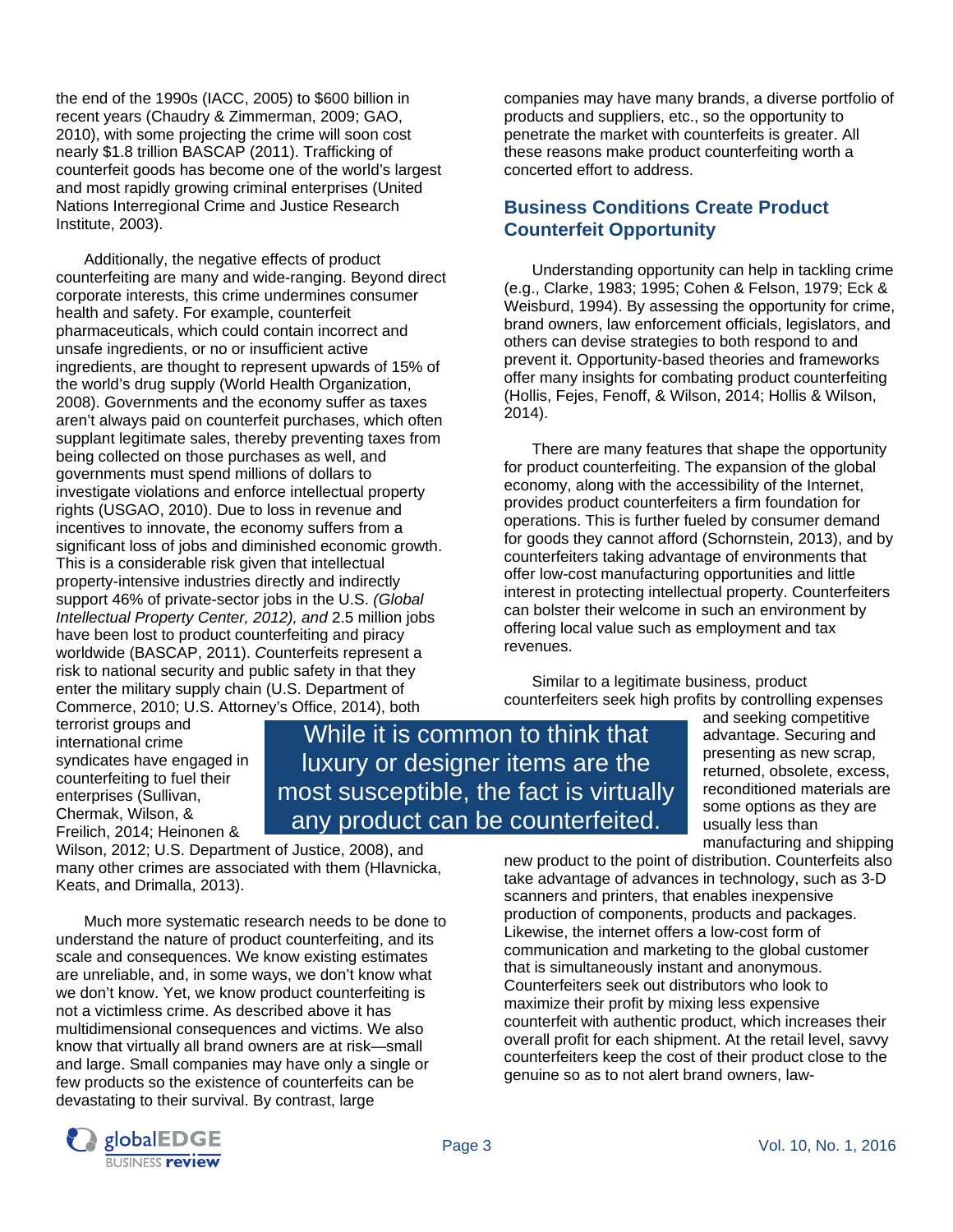enforcement officials, and sometimes consumers that the product is counterfeit.

 Incentives for counterfeiting are created by the limited awareness consumers, law-enforcement officials, and even some brand owners have of this crime. Many of those in position to identify and response to counterfeits do not think to question the authenticity of the products or even know what to do if they suspect a product is not authentic. This makes allocating resources to the problem difficult. Moreover, would-be offenders are lured by the reality that counterfeiters generally face low risk for detection, prosecution, or penalties (Albanese, 2011; IACC, 2005). Investigations are time consuming and expensive, and, given the complexity of cases, not all are eventually caught and then charged criminally or sued civilly. Further, the penalty levied against those that are convicted or receive a ruling against them may not be as great as the damage caused. Collectively, these circumstance result in low deterrence.

#### **Typical Brand Protection Programs Are Weak**

Historically, brand owners that could afford their own brand protection programs have made them enforcement-driven if not exclusively enforcementbased. This tends to coincide with a tactical emphasis, where, also, incidents are tackled individually after they occur. While effective to some degree, these reactive approaches limit opportunities for ongoing proactive practices that could mitigate a brand owner's risk of having a product counterfeited. Other brand owners that are unable to dedicate resources to an enforcement based program have virtually no brand protection

**Effective Brand Protection Programs Emphasize Strategy** 

Research and field experience contend that the most effective brand protection programs are strategic, proactive, and holistic. A long history of research suggests the most effective crime interventions are datadriven and comprehensive (Goldstein, 1979; Cohen & Felson, 1979). The idea is to systematically assess the problem to illuminate the criminal opportunity, which can be used to inform the strategic response to it. Using evidence and analysis, the aim is to shrink the opportunity for the crime to occur, such as by increasing effort to carry out the crime and the risk of being apprehended. This approach has been shown to reduce many forms of crime. Moreover, leading law enforcement and brand protection experts routinely contend they cannot arrest and litigate their way out of the counterfeiting problem. As opposed to a purely enforcement approach, they call for partnerships, information sharing, research, awareness, education and training, and a total business solution. In other words, effective brand protection programs are evidence-based and strategic—they work to understand the risk of product counterfeiting and institute a plan to mitigate it. They are reactive as necessary, but as proactive as possible, with emphasis on prevention, awareness, education and partnerships. Importantly, they recognize the brand protection function must be integrated throughout the organization to be efficient and effective.

#### **Many Parts of the Organization Relate to Brand Protection**

As explained above, effective brand protection is achieved from an interdisciplinary understanding of the

program or take a minimalist approach to the problem. Unprepared, this places them in a reactionary stance when one of their products is counterfeited. They are left trying to make

Criminal opportunity can be reduced in a number of ways, such as making the crime harder to commit, increasing the risk of apprehension, and reducing the reward the offender receives by committing the crime.

problem and the development of an informed response. This requires a total business solution that incorporates virtually all functions of the organization. With its emphasis on the

sense of the incident and responding as best they can without planning to control the damage. This results in an inefficient, piecemeal approach. To be sure, enforcement and tactics are critical components of an effective brand protection program, and they will help catch, prosecute and penalize offenders. However, they alone are not enough to minimize the risk of product counterfeits.

protection of people, products, and facilities, security obviously plays a prominent role in brand protection. Likewise, through its enforcement capabilities and ability to promote the integrity of partners through contracts the legal function is critical to the brand protection mission. Unfortunately, many companies relegate their entire brand protection operation within one of these functions. This is like trying to build a puzzle with only half of the pieces.

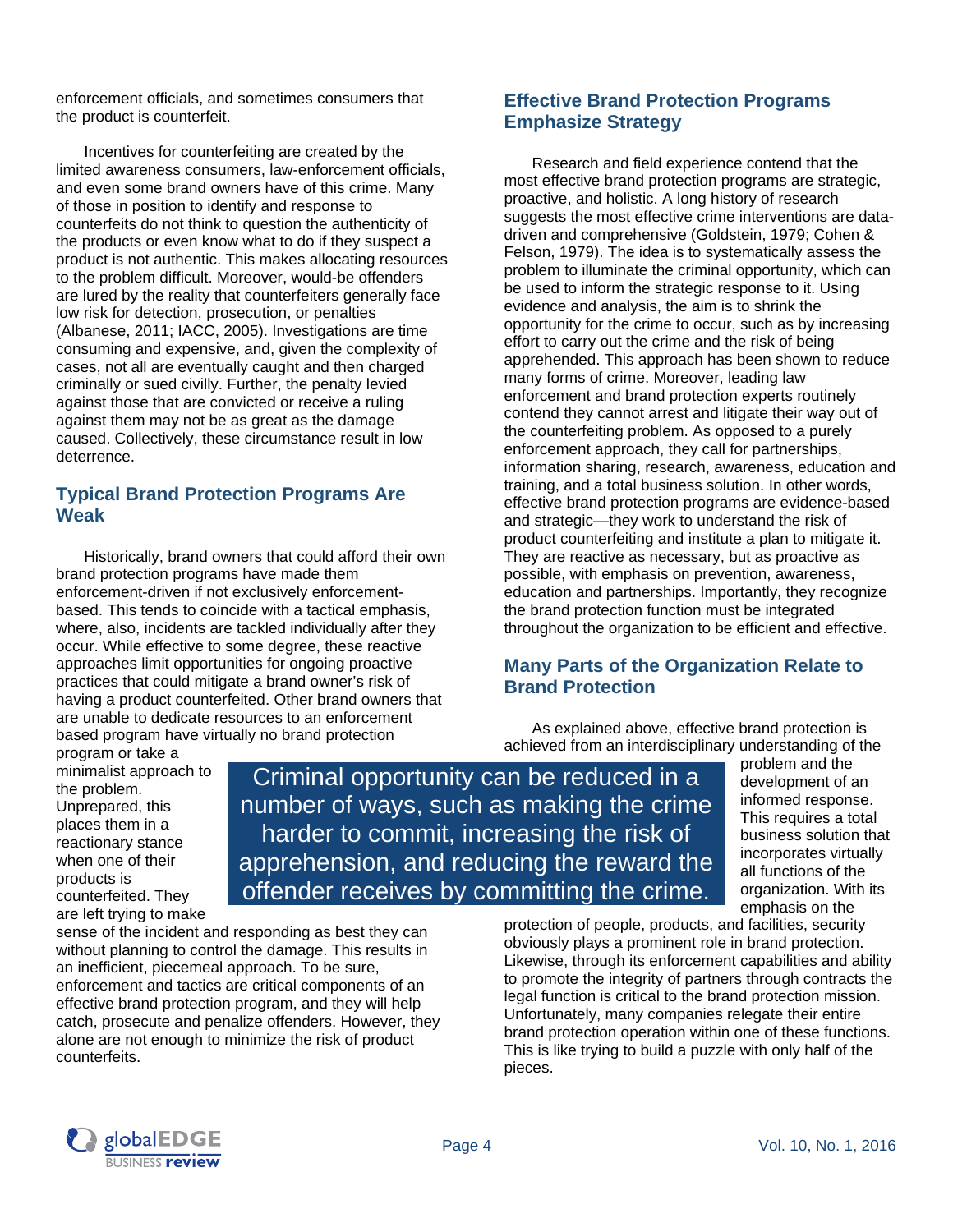To be successful, all of the pieces are necessary so it is important to incorporate the other functions that can bolster brand protection. Consider just a few other functions and their contribution to brand protection and the prevention and response to counterfeits:

- Market monitoring (which includes but is not limited to internet monitoring) by sales and marketing employees looks for counterfeit or diverted product in the marketplace, compares sales levels and product life cycles with prediction models, audits distributor purchasing/return practices, and actively tracks company business practices related to excess and obsolete material, scrap, multiple sales/price practices and back order cause and effects. Marketing and sales strategies related to advertising and geographic distribution influence if and when they are targeted by the counterfeiter.
- Packaging incorporates features that allow positive product authentication, indicate tampering, increase difficulty of replication, and permit product track and trace.
- Quality assurance identifies instances of product problems/returns.
- Procurement works to vet reliable and legitimate suppliers, and to ensure authentic product is sourced.
- Warehousing facilities must properly secure product.
- Human resources screens employees by conducting background checks, and facilitates training and awareness of staff.
- Supply chain management administers the flow of goods and services from point of origin to point of consumption.

To be sure, virtually every part of the organization plays some role in brand protection. Organizations on the more progressive end of the continuum work to learn and integrate their functions as part of a total business solution to brand protection.

## **Conclusion**

Product counterfeiting is a complex, global crime, facilitated by many trends, conditions, and other influences. A function of numerous business conditions, product counterfeiting is a fundamental risk to the brand



#### **References**

- Abbott, G., and Sporn, L. (2002). Trademark Counterfeiting, New York: Aspen Publishers.
- Albanese, J.S. (2011). Transnational Crime and the 21st Century: Criminal Enterprises, Corruption, and Opportunity. New York, NY: Oxford University Press.
- Chaudry, P., and Zimmerman, A. (2009). The Economics of Counterfeit Trade: Governments, Pirates and Intellectual Property Rights. Heidelberg: Springer-Verlag.
- BASCAP (Business Action to Stop Counterfeiting and Piracy) (2011). Estimating the Global Economic and Social Impacts of Counterfeiting and Piracy, London: Frontier Economics.
- Bate, R. (2008). Making a Killing: The Deadly Implication of the Counterfeit Drug Trade, Washington, D.C.: AEI Press.
- Clarke, R. V. (1983). Situational Crime Prevention: Its Theoretical Basis and Practical Scope. Crime and Justice: An Annual Review of Research, 4, 225-256.
- Clarke, R. V. (1995). Situational Crime Prevention. Crime and Justice, 19, (Building a Safer Society: Strategic Approaches to Crime Prevention), 91-150.
- Cohen, L.E. and Felson, M. (1979). Social Change and Crime Rate Trends: A Routine Activity Approach. American Sociological Review, 44(4): 588–608.
- Eck, J.E. and Weisburd, D. (eds.) (1994). Crime and Place, Vol. 4, Crime Prevention Studies. Monsey, NY: Criminal Justice Press.